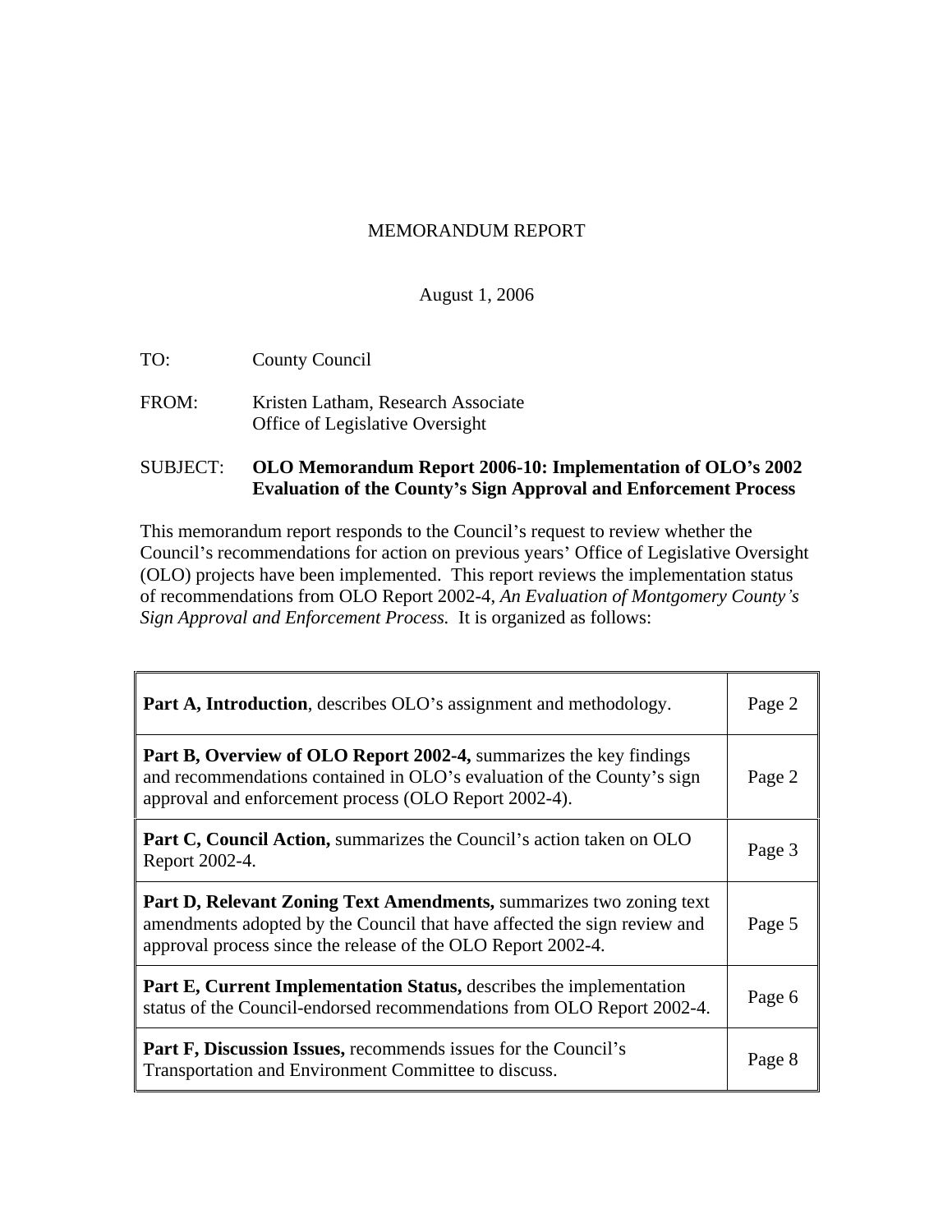### **PART A: INTRODUCTION**

**Authority.** Council Resolution 15-1092, FY 2006 Work Program of the Office of Legislative Oversight, adopted July 26, 2005.

**Scope of Assignment.** This report responds to the Council's request to review whether the Council's recommendations for action on previous years' OLO project have been implemented. This particular follow-up assignment was to track the implementation of recommendations that the Council endorsed as a result of a 2002 OLO evaluation of the sign approval and enforcement process (OLO Report 2002-4).

**Methodology and Acknowledgements.** OLO gathered information for this follow-up project through document reviews and interviews with Department of Permitting Services (DPS) staff. OLO circulated a draft of the report to Executive Branch staff for review; this final report incorporates all technical edits received.

OLO greatly appreciates the time and contributions made by the Department of Permitting Services staff including Robert Hubbard, Director of Department of Permitting Services; Reginald Jetter, Division Chief, Casework Management Division; and Susan Scala-Demby, Manager, Zoning.

#### **PART B: OVERVIEW OF THE 2002 EVALUATION REPORT**

Chapter 59, Article F (Sign Ordinance) of the Montgomery County Code governs the type, size, number, location, and construction of all signs for public view. OLO's review of the sign approval and enforcement process found that the County Government:

- Processes sign permit and sign variance applications within acceptable time frames; expressed a set of the set of the set of the set of the set of the set of the set of the set of the set of the set of the set of the set of the set of the set of the set of the set of the set of the set of the set
- Responds efficiently to complaints about signs; and
- Generally receives favorable ratings from customers.

The Department of Permitting Services is the lead agency for the County's sign approval and enforcement process. The Sign Review Board is a quasi-judicial body of County residents, responsible for hearing and deciding on variances from the County's Sign Ordinance.

Specific findings from OLO Report 2002-4 included that in FY01 and FY02:

- DPS received approximately 560 sign permit applications per year, of which, over 75% were approved;
- The Sign Review Board heard and granted 90% of approximately 100 sign variance applications;
- Three quarters of sign variance applications were scheduled in time for the Sign Review Board's next available hearing; and
- For the majority of sign complaints received, DPS staff met the Department's performance target of three days to respond to complaints.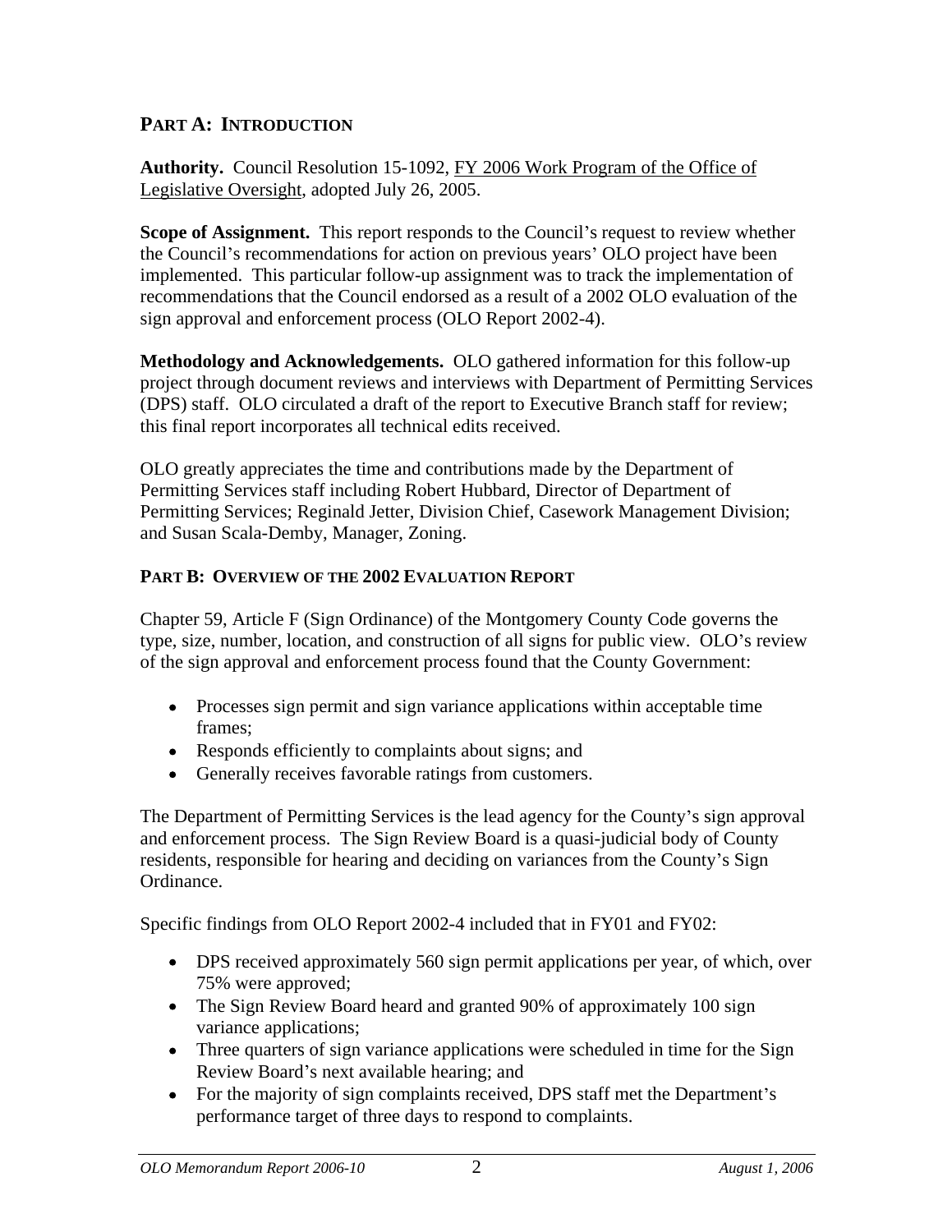In the spirit of continuous improvement, OLO recommended a number of process changes in the short-term and structural changes to consider in the longer-term. The short-term recommendations related to both the general management of the County's sign approval process and the sign variance process. The longer-term structural changes related to exploring the feasibility of: (1) conducting more proactive sign enforcement; and (2) changing the existing structure for hearing and deciding on sign variances.

#### **PART C: COUNCIL ACTION**

The Council released OLO Report 2002-4 on September 17, 2002. The Council's Transportation and Environment (T&E) Committee held a worksession on the report on October 14, 2002. The T&E Committee reviewed the report and endorsed recommendations related to the sign approval and enforcement process.

On October 29, 2002, the County Council formally approved the T&E Committee's recommendations on OLO Report 2002-4. The Council endorsed the following package of four recommendations to the Chief Administrative Officer for implementation:

#### **Recommendation #1: To improve the general management of the County s sign approval process:**

- **a) Conduct inspections to ensure sign installation meets conditions of approval.** DPS should conduct compliance inspections to ensure the installation of a sign is in accordance with the conditions of approval. With the relatively small number of approximately 550 sign permit applications per year, DPS should be able absorb the workload with existing staff.
- **b) Make better use of sign-related data for performance monitoring and evaluation.** DPS should establish and implement standard procedures for entering sign-related data in the automated system. DPS should track the time it takes to review sign permit applications, hear and decide on variance applications, and respond to and resolve sign complaints. DPS should use these data for evaluation purposes.

#### **Recommendation #2: To improve the County s sign variance process:**

**a) Draft procedures that define the Sign Review Board s powers and duties.** In accordance with the Sign Ordinance, DPS should establish (in consultation with the Sign Review Board) procedures that set out the Board's authority and duties for adoption by the Council.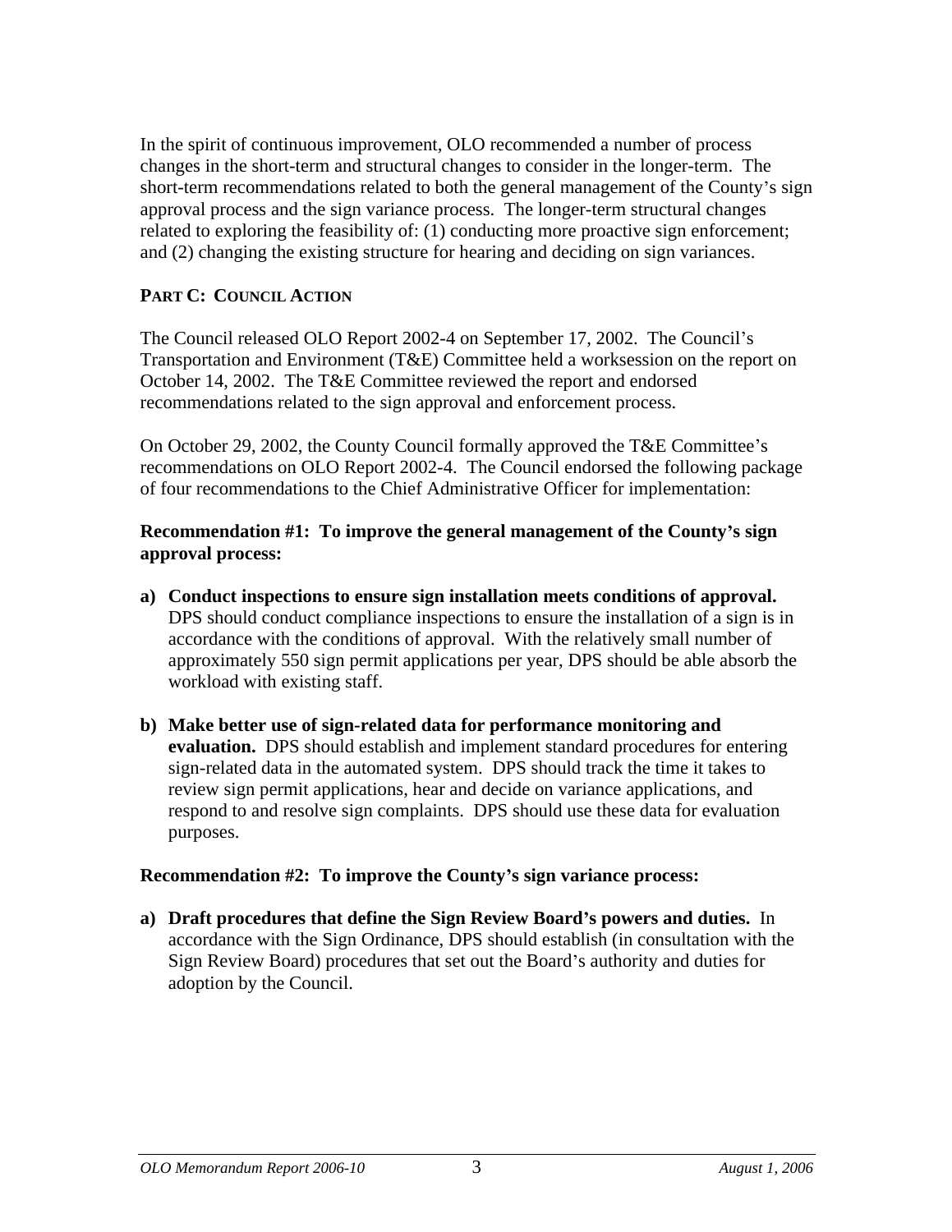- **b) Provide variance applicants with a written copy of the Sign Review Board s decision and conditions of approval.** The Board's conditions of approval are handwritten on the variance application form at the time of the hearing and handed directly to the applicant (if requested). To enhance the efficiency of the sign variance process, DPS should provide a formally typed copy of the conditions of approval.
- **c) Schedule regular meetings between DPS staff and the Sign Review Board to discuss policy.** DPS should schedule two meetings per year with the Sign Review Board to formally discuss issues affecting the sign variance process, such as: training for current and future Sign Review Board members; the number of Sign Review Board hearings; keeping records of the Sign Review Board's decisions, and discussing County initiatives.
- **d) Establish performance targets for hearing and deciding on variances.** In order to maintain the current efficient rate of hearing and deciding on variance applications, DPS should formally set a performance target on processing variance applications. Specifically, the target should be that 75% of variances are heard at the next available hearing.

#### **Recommendation #3: Develop and report back to the Council on a plan for proactive sign enforcement, including potential fiscal impact.**

Under current practices, sign enforcement is largely driven by complaints. DPS should develop a plan for proactive sign enforcement to include:

- Expanding the sign sweep program to include illegal signs on private property;
- Monitoring areas that generate repeat sign complaints; and
- Providing incentives to inspectors to investigate illegal signs.

#### **Recommendation #4: Examine and report back to the Council on the feasibility of:**

- **Using Department staff or a hearing examiner to review and decide on sign variance requests; or**
- **Expanding the Sign Review Board s membership to facilitate more frequent hearings.**

During the course of the original study, OLO heard several structural alternatives to hearing and deciding on sign variance requests. Two alternatives are to assign DPS staff or the hearing examiner the authority to decide on variance applications instead of the Sign Review Board. Another alternative is to expand the number of Sign Review Board members to increase the frequency of hearings.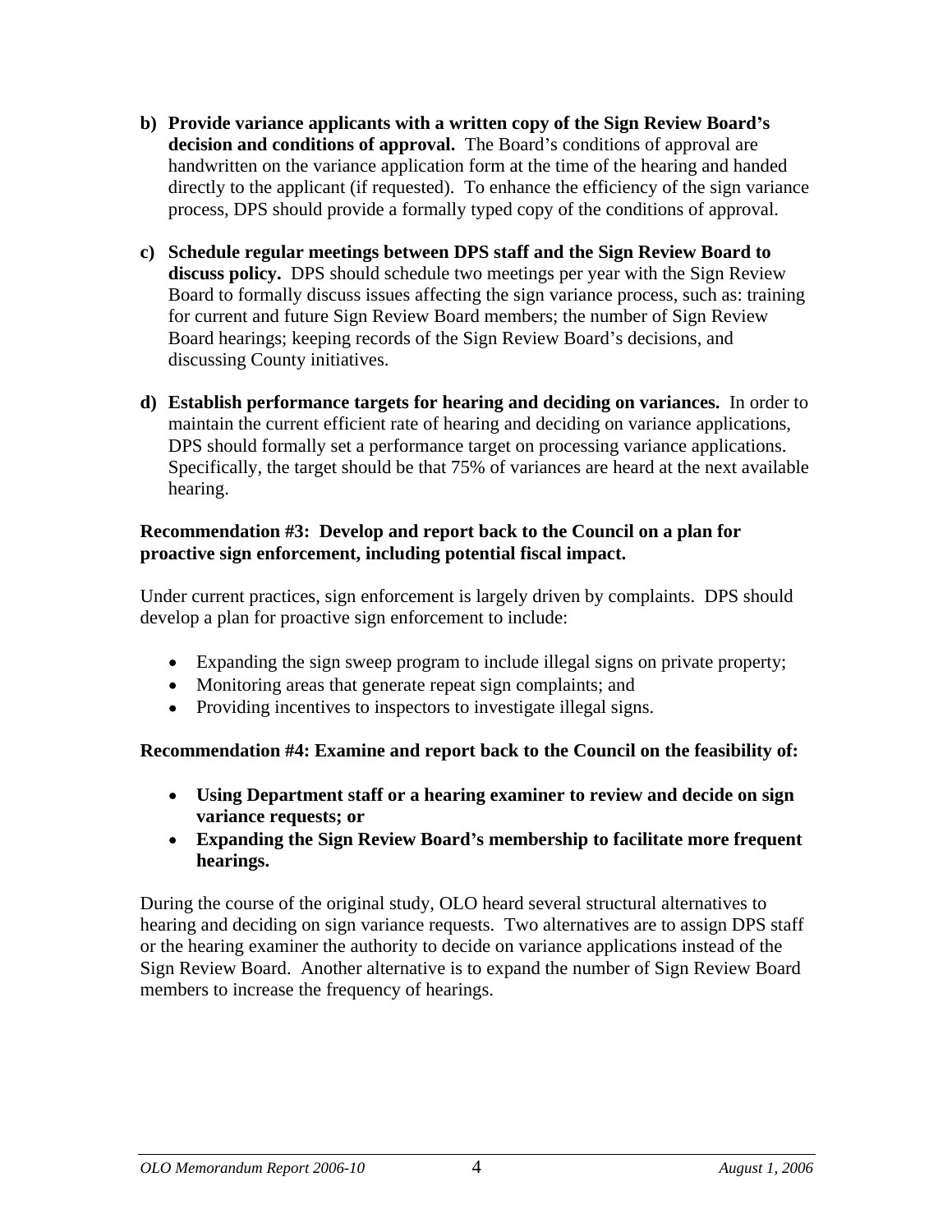#### **PART D: RELEVANT ZONING TEXT AMENDMENTS (ZTA)**

Since the release of OLO Report 2002-4, the Council adopted two zoning text amendments that have affected the sign review and approval process.

**Zoning Text Amendment 05-03.** This ZTA was adopted on September 27, 2005 and took effect on October 17, 2005. ZTA 05-03 revised Chapter 59 of the County Code to increase the number of Sign Review Board members from three to five and to provide flexibility in the approval of sign permits. The amendment outlined the duties and responsibilities of DPS and the Sign Review Board. It also transfers authority for sign variance approval from the Sign Review Board to the Department of Permitting Services. The amendment further stated that any permanent sign located in an approved urban renewal area does not have to conform to the required design elements and limitations if the Sign Review Board approves the sign as part of a sign concept plan.

**Zoning Text Amendment 05-14.** This ZTA was adopted on January 24, 2006 and took effect on February 13, 2006. ZTA 05-14 amended Chapter 59 of the County Code to modify provisions related to limited duration signs including the elimination of the permit required for such signs. As amended, the Code now states that a permit is not required for limited duration signs on private property. The ZTA further outlined what information is required on applications for limited duration signs that still require a permit.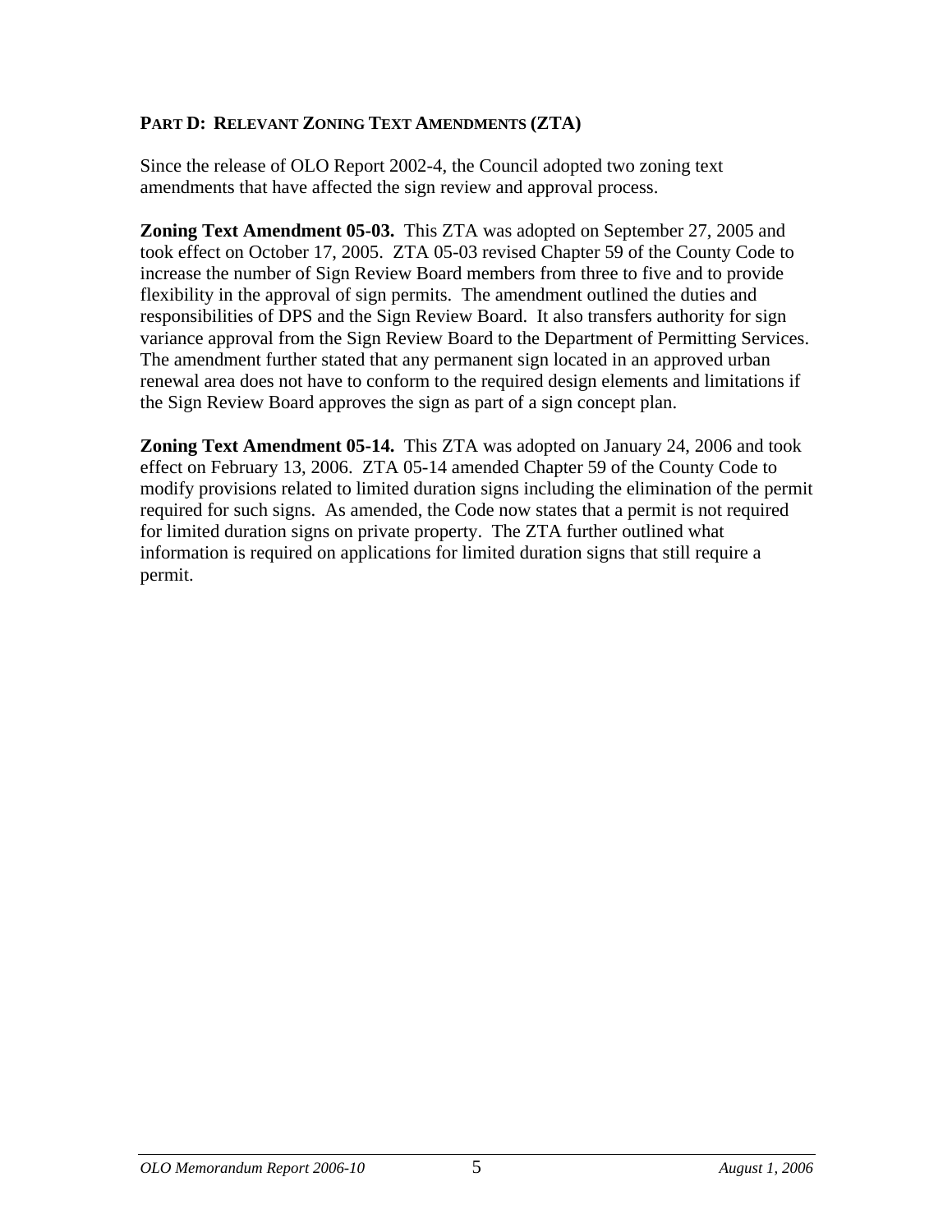#### **PART E: CURRENT IMPLEMENTATION STATUS**

This section details the current implementation status of each of the four Council endorsed recommendations from OLO Report 2002-4. The table below summarizes the overall status, followed by detailed information on each recommendation.

|     | Recommendation                                                                                                                                                                                                                     | <b>Implementation Status</b>           |
|-----|------------------------------------------------------------------------------------------------------------------------------------------------------------------------------------------------------------------------------------|----------------------------------------|
| #1a | Conduct inspections to ensure sign installation meets<br>conditions of approval.                                                                                                                                                   | Completed on a complaint<br>basis only |
| #1b | Make better use of sign-related data for performance<br>monitoring and evaluation.                                                                                                                                                 | Ongoing                                |
| #2a | Draft procedures that set out the Sign Review Board's powers<br>and duties for adoption by the Council.                                                                                                                            | Completed                              |
| #2b | Provide variance applicants with a written copy of the Sign<br>Review Board's decision and conditions of approval.                                                                                                                 | Completed                              |
| #2c | Schedule regular meetings between DPS and Sign Review<br>Board members to discuss policies and procedures.                                                                                                                         | Completed                              |
| #2d | Establish performance targets for hearing and deciding on sign  <br>variance.                                                                                                                                                      | Ongoing                                |
| #3  | Executive staff should develop and report back on a plan for<br>proactive sign enforcement, including potential fiscal impact.                                                                                                     | Ongoing                                |
| #4  | Examine the feasibility of:<br>• Using Department Staff or a hearing examiner to review<br>and decide on sign variance applications; or<br>• Expanding the Sign Review Board's membership to<br>facilitate more frequent hearings. | Completed                              |

#### **Status of Recommendation #1a: Conduct inspections to ensure sign installation meets conditions of approval.**

DPS staff still do not conduct compliance inspections on all newly-installed signs. According to DPS staff, adding staff to conduct sign inspections has not been a priority for the County Executive. Inspections of signs are done by DPS inspectors on a complaint basis.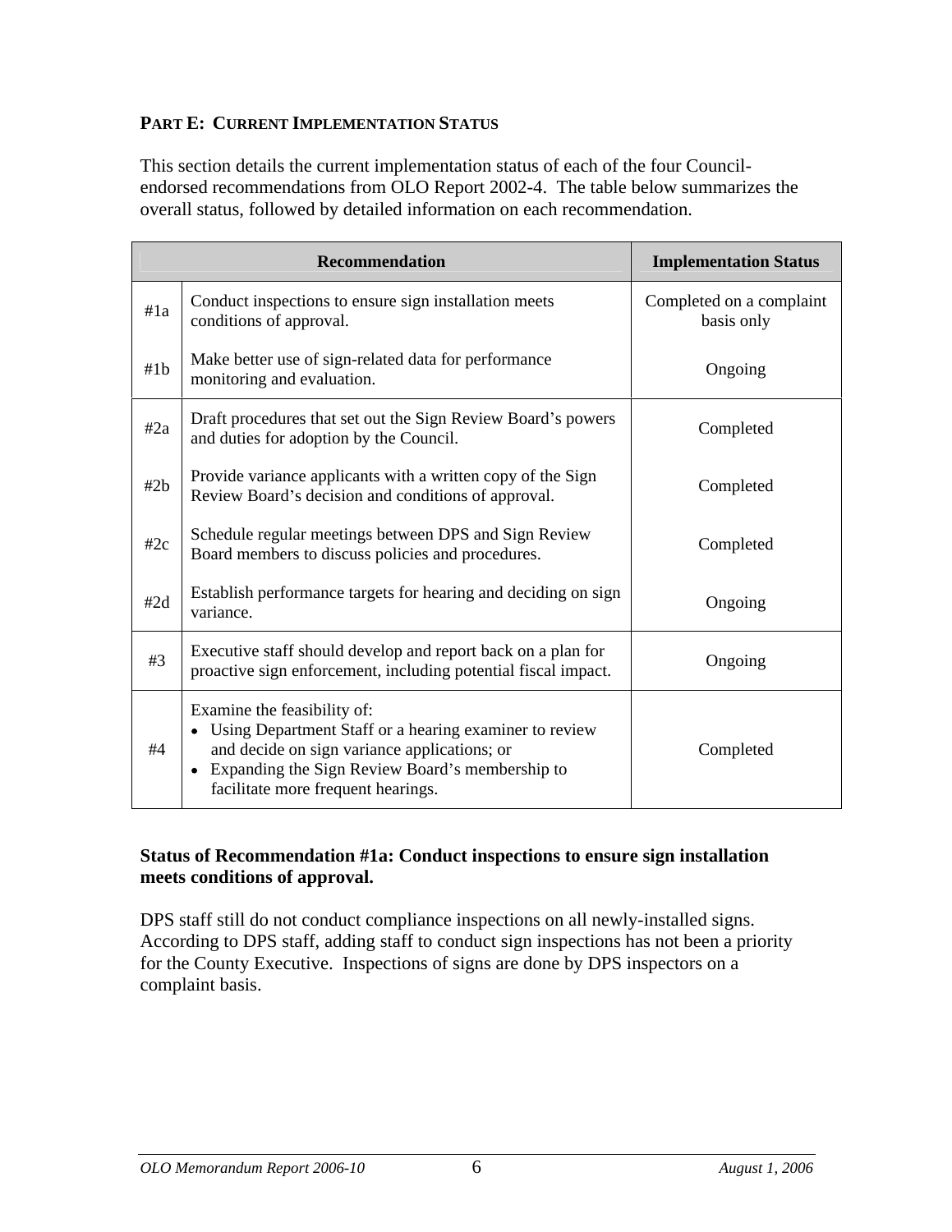#### **Status of Recommendation #1b: Make better use of sign-related data for performance monitoring and evaluation.**

As part of its automated data tracking system, DPS now tracks the time it takes to review sign permit applications, hear and decide on variance applications, and respond to and resolve sign complaints. DPS staff report that they do not use these data as part of the Department's formal performance measures as published in the County Executive's budget.

However, the Department does report using the sign-related data as part of an informal evaluation of the entire staff. In addition, DPS tracks the data by staff member and includes that data as part of employee performance evaluations.

# **Status of Recommendation #2a: Draft procedures that set out the Sign Review**

**Board <sup>s</sup> powers and duties for adoption by the Council**. Zoning Text Amendment 05-03, adopted by the Council in September 2005, outlines the duties of both DPS and the Sign Review Board. The ZTA transferred authority to prepare and decide on sign variances from the Sign Review Board to DPS.

#### **Status of Recommendation #2b: Provide variance applicants with a written copy of the Sign Review Board s decision and conditions of approval.**

DPS now provides applicants with a typed copy of the Sign Review Board's decision and conditions of approval. This document is also scanned and stored with DPS' documents. All Sign Review Board decisions and conditions of approval are available upon public request.

#### **Status of Recommendation #2c: Schedule regular meetings between DPS and Sign Review Board members to discuss policies and procedures.**

The Director of DPS annually meets with Sign Review Board members and the County Executive to discuss matters affecting the sign variance process including work plan, new initiatives, and budget. DPS also currently has one employee who staffs the Sign Review Board and regularly attends Sign Review Board meetings.

#### **Status of Recommendation #2d: Establish performance targets for hearing and deciding on sign variance.**

The Council recommended that DPS aim to process sign variance applications such that 75% of variances are heard at the next available hearing. DPS reports that in the past several years, the Sign Review Board heard approximately 90% of sign variance applications at the next available hearing.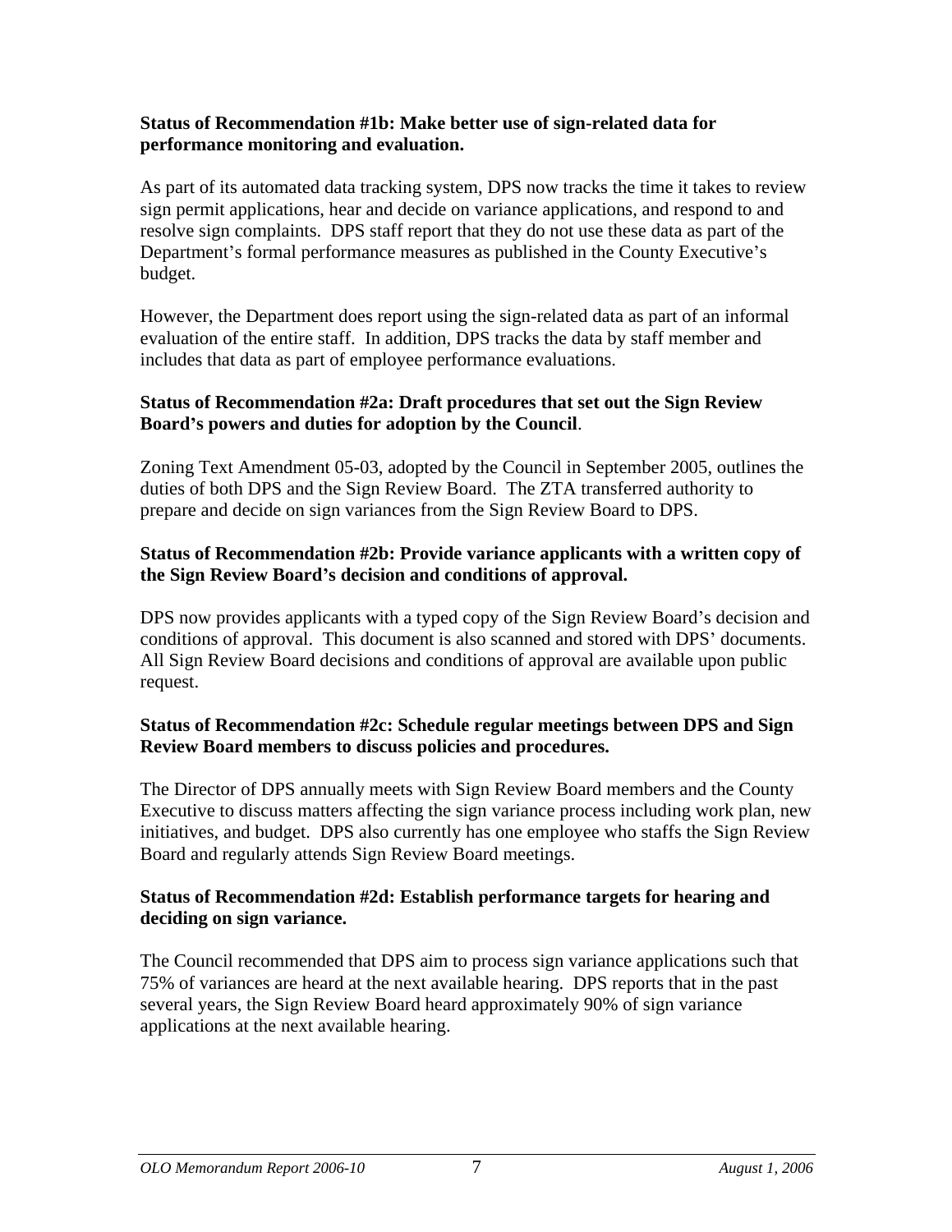## **Status of Recommendation #3: Develop and report back to the Council on a plan for proactive sign enforcement, including potential fiscal impact.** DPS developed a proactive sign enforcement program by assigning existing staff to

different areas of the County. DPS sign inspectors now regularly complete a geographically-based sign sweep to check for illegal signs. They also randomly conduct a Countywide sign enforcement sweep if they are receiving significant complaints about illegal signs.

DPS reports that while inspectors do conduct sweeps to identify illegal signs, by law, they cannot remove a sign from private property without a court order. When an inspector finds an illegal sign on private property, the offender is fined. If the problem persists, then DPS seeks a court order to remove the sign.

#### **Status of Recommendation #4: Examine the feasibility of using Department Staff or a hearing examiner to review and decide on sign variance applications or expand Sign Review Board s members to facilitate more frequent hearings.**

The Department of Permitting Services has taken numerous steps to facilitate more frequent sign variance hearings. The membership of the Sign Review Board was expanded from three to five members in September 2005 by Zoning Text Amendment 05-03. DPS and the Sign Review Board are in the process of developing and implementing a consent calendar format for sign variance hearings by the Sign Review Board; variances are placed on the consent calendar and if any member is opposed to the variance, the Sign Review Board hears the variance arguments and if not, the variance is approved on the consent calendar without argument. Further, if there are more variances that need to be heard than the schedule can fit, the Sign Review Board will schedule a special hearing.

#### **PART F. DISCUSSION ISSUES**

The implementation of the Council-endorsed recommendations by the Department of Permitting Services meets the Council's goal of improving upon the sign approval and enforcement process. To both acknowledge these efforts and discuss opportunities for further improvements, OLO recommends the Transportation and Environment Committee hold a worksession to discuss the implementation status and the general management of the sign approval and enforcement process with DPS staff.

OLO recommends that the Committee discuss the following issues:

DPS informally uses sign-related performance data for Department and employee evaluation. Should the Department create a more formal performance measures and evaluation system? Does the Council want to receive annual updates of performance measures and evaluation practices of the sign approval process?